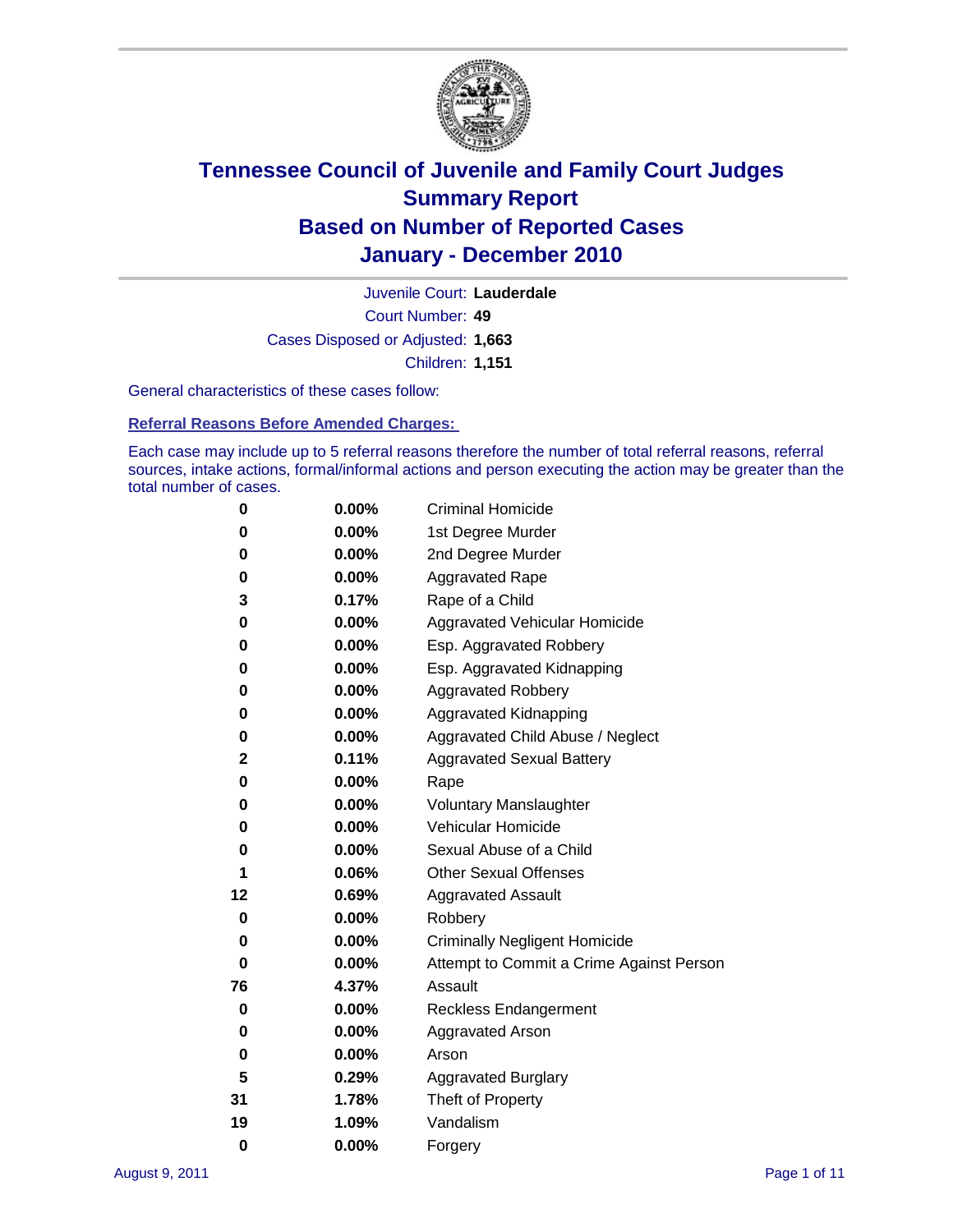

Court Number: **49** Juvenile Court: **Lauderdale** Cases Disposed or Adjusted: **1,663** Children: **1,151**

### **Referral Reasons Before Amended Charges:**

Each case may include up to 5 referral reasons therefore the number of total referral reasons, referral sources, intake actions, formal/informal actions and person executing the action may be greater than the total number of cases.

| 0  | 0.00% | <b>Worthless Checks</b>                                     |
|----|-------|-------------------------------------------------------------|
| 0  | 0.00% | Illegal Possession / Fraudulent Use of Credit / Debit Cards |
| 6  | 0.34% | <b>Burglary</b>                                             |
| 2  | 0.11% | Unauthorized Use of a Vehicle                               |
| 2  | 0.11% | <b>Cruelty to Animals</b>                                   |
| 0  | 0.00% | Sale of Controlled Substances                               |
| 4  | 0.23% | <b>Other Drug Offenses</b>                                  |
| 12 | 0.69% | Possession of Controlled Substances                         |
| 0  | 0.00% | <b>Criminal Attempt</b>                                     |
| 4  | 0.23% | Carrying Weapons on School Property                         |
| 3  | 0.17% | Unlawful Carrying / Possession of a Weapon                  |
| 1  | 0.06% | <b>Evading Arrest</b>                                       |
| 0  | 0.00% | Escape                                                      |
| 1  | 0.06% | Driving Under Influence (DUI)                               |
| 8  | 0.46% | Possession / Consumption of Alcohol                         |
| 0  | 0.00% | Resisting Stop, Frisk, Halt, Arrest or Search               |
| 0  | 0.00% | <b>Aggravated Criminal Trespass</b>                         |
| 2  | 0.11% | Harassment                                                  |
| 8  | 0.46% | Failure to Appear                                           |
| 3  | 0.17% | Filing a False Police Report                                |
| 0  | 0.00% | Criminal Impersonation                                      |
| 65 | 3.74% | <b>Disorderly Conduct</b>                                   |
| 7  | 0.40% | <b>Criminal Trespass</b>                                    |
| 0  | 0.00% | <b>Public Intoxication</b>                                  |
| 0  | 0.00% | Gambling                                                    |
| 58 | 3.33% | Traffic                                                     |
| 0  | 0.00% | <b>Local Ordinances</b>                                     |
| 0  | 0.00% | Violation of Wildlife Regulations                           |
| 0  | 0.00% | Contempt of Court                                           |
| 76 | 4.37% | Violation of Probation                                      |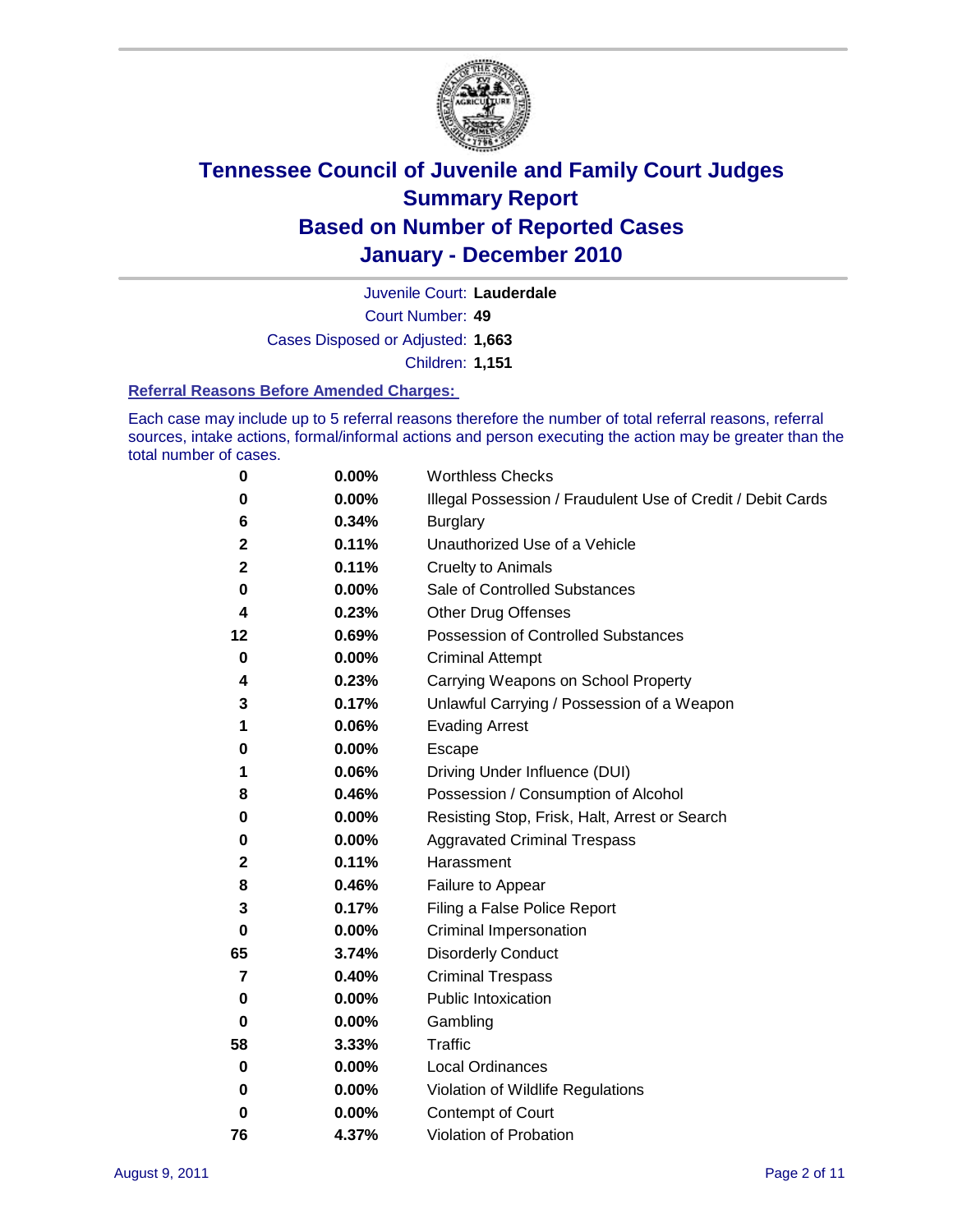

Court Number: **49** Juvenile Court: **Lauderdale** Cases Disposed or Adjusted: **1,663** Children: **1,151**

### **Referral Reasons Before Amended Charges:**

Each case may include up to 5 referral reasons therefore the number of total referral reasons, referral sources, intake actions, formal/informal actions and person executing the action may be greater than the total number of cases.

| 0                       | 0.00%   | Violation of Aftercare                 |
|-------------------------|---------|----------------------------------------|
| 57                      | 3.28%   | <b>Unruly Behavior</b>                 |
| 108                     | 6.21%   | Truancy                                |
| 12                      | 0.69%   | In-State Runaway                       |
| 0                       | 0.00%   | Out-of-State Runaway                   |
| 8                       | 0.46%   | Possession of Tobacco Products         |
| $\mathbf 2$             | 0.11%   | Violation of a Valid Court Order       |
| $\overline{\mathbf{2}}$ | 0.11%   | Violation of Curfew                    |
| $\bf{0}$                | 0.00%   | Sexually Abused Child                  |
| 0                       | 0.00%   | <b>Physically Abused Child</b>         |
| 190                     | 10.92%  | Dependency / Neglect                   |
| 4                       | 0.23%   | <b>Termination of Parental Rights</b>  |
| $\bf{0}$                | 0.00%   | <b>Violation of Pretrial Diversion</b> |
| 0                       | 0.00%   | Violation of Informal Adjustment       |
| 0                       | 0.00%   | <b>Judicial Review</b>                 |
| 0                       | 0.00%   | <b>Administrative Review</b>           |
| 0                       | 0.00%   | <b>Foster Care Review</b>              |
| 31                      | 1.78%   | Custody                                |
| 0                       | 0.00%   | Visitation                             |
| 98                      | 5.63%   | Paternity / Legitimation               |
| 788                     | 45.29%  | Child Support                          |
| 0                       | 0.00%   | <b>Request for Medical Treatment</b>   |
| 0                       | 0.00%   | <b>Consent to Marry</b>                |
| 29                      | 1.67%   | Other                                  |
| 1,740                   | 100.00% | <b>Total Referrals</b>                 |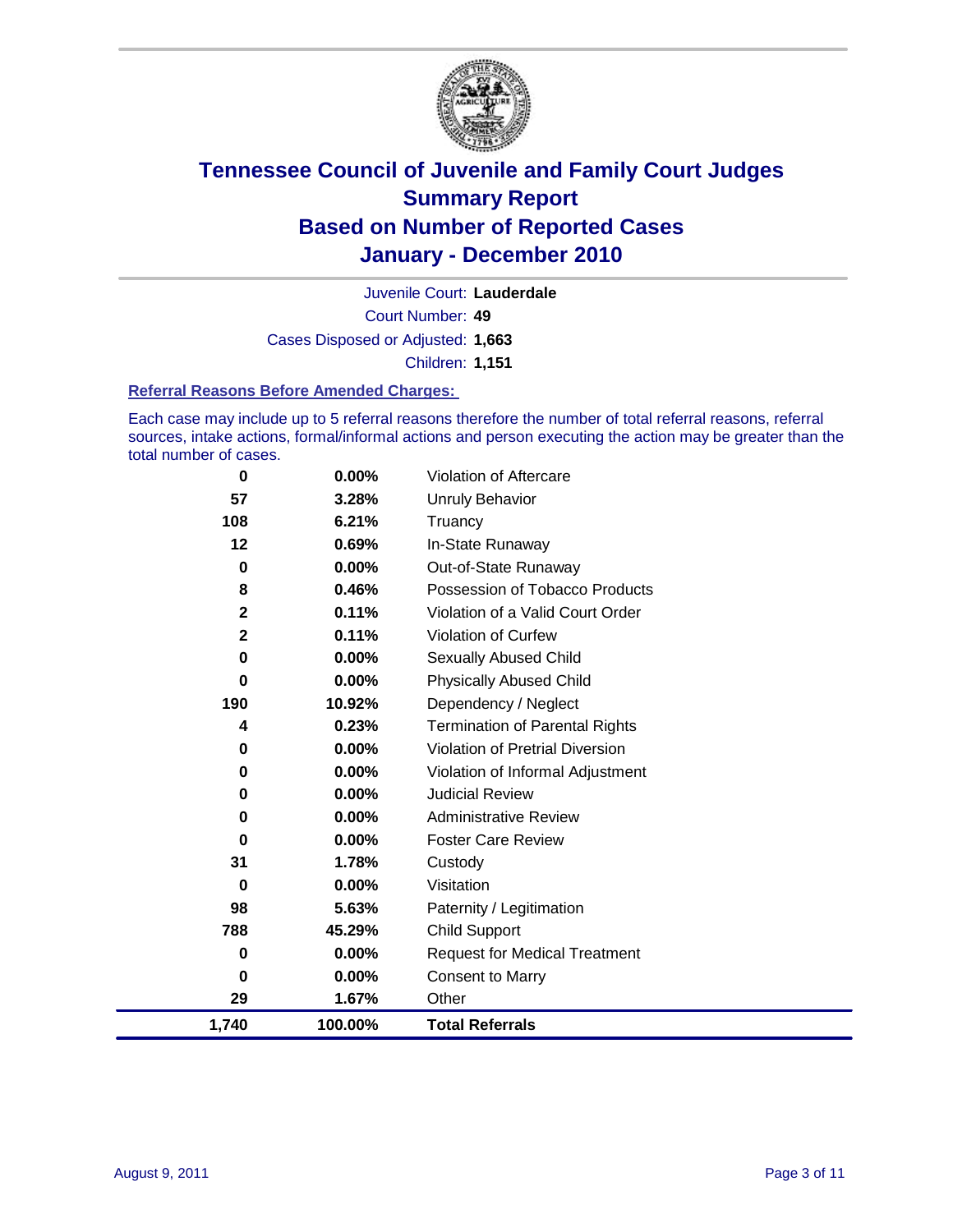

| <b>Court Number: 49</b><br>Cases Disposed or Adjusted: 1,663<br><b>Children: 1,151</b><br><b>Referral Sources: 1</b> |  |
|----------------------------------------------------------------------------------------------------------------------|--|
|                                                                                                                      |  |
|                                                                                                                      |  |
|                                                                                                                      |  |
|                                                                                                                      |  |
| 203<br>Law Enforcement<br>11.67%                                                                                     |  |
| 850<br>48.85%<br>Parents                                                                                             |  |
| 107<br>6.15%<br><b>Relatives</b>                                                                                     |  |
| 0.00%<br>Self<br>0                                                                                                   |  |
| 173<br>9.94%<br>School                                                                                               |  |
| <b>CSA</b><br>0.00%<br>0                                                                                             |  |
| 190<br><b>DCS</b><br>10.92%                                                                                          |  |
| 0.00%<br><b>Other State Department</b><br>0                                                                          |  |
| 0.00%<br><b>District Attorney's Office</b><br>$\bf{0}$                                                               |  |
| <b>Court Staff</b><br>110<br>6.32%                                                                                   |  |
| 0.00%<br>Social Agency<br>0                                                                                          |  |
| <b>Other Court</b><br>0.23%<br>4                                                                                     |  |
| 45<br>2.59%<br>Victim                                                                                                |  |
| 0.00%<br>Child & Parent<br>0                                                                                         |  |
| 0.00%<br>$\mathbf 0$<br>Hospital                                                                                     |  |
| 0.00%<br>Unknown<br>0                                                                                                |  |
| 58<br>3.33%<br>Other                                                                                                 |  |
| 1,740<br>100.00%<br><b>Total Referral Sources</b>                                                                    |  |

### **Age of Child at Referral: 2**

| 1,151    | 100.00% | <b>Total Child Count</b> |
|----------|---------|--------------------------|
| $\bf{0}$ | 0.00%   | Unknown                  |
| 29       | 2.52%   | Ages 19 and Over         |
| 104      | 9.04%   | Ages 17 through 18       |
| 179      | 15.55%  | Ages 15 through 16       |
| 122      | 10.60%  | Ages 13 through 14       |
| 86       | 7.47%   | Ages 11 through 12       |
| 631      | 54.82%  | Ages 10 and Under        |
|          |         |                          |

<sup>1</sup> If different than number of Referral Reasons (1740), verify accuracy of your court's data.

<sup>2</sup> One child could be counted in multiple categories, verify accuracy of your court's data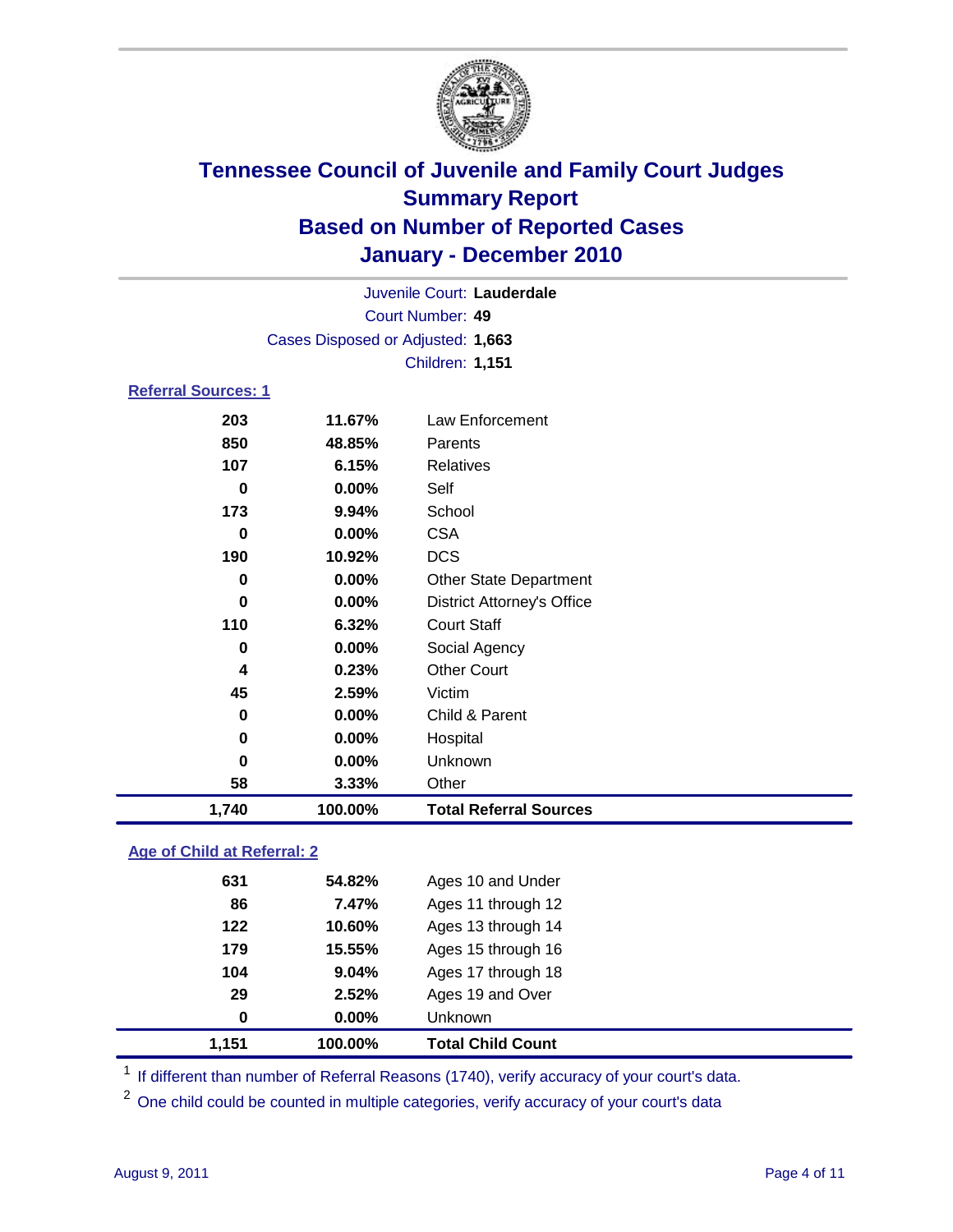

| Juvenile Court: Lauderdale              |                                   |                          |  |  |
|-----------------------------------------|-----------------------------------|--------------------------|--|--|
| Court Number: 49                        |                                   |                          |  |  |
|                                         | Cases Disposed or Adjusted: 1,663 |                          |  |  |
|                                         | Children: 1,151                   |                          |  |  |
| Sex of Child: 1                         |                                   |                          |  |  |
| 637                                     | 55.34%                            | Male                     |  |  |
| 514                                     | 44.66%                            | Female                   |  |  |
| $\mathbf 0$                             | 0.00%                             | Unknown                  |  |  |
| 1,151                                   | 100.00%                           | <b>Total Child Count</b> |  |  |
| Race of Child: 1                        |                                   |                          |  |  |
| 514                                     | 44.66%                            | White                    |  |  |
| 596                                     | 51.78%                            | African American         |  |  |
| $\mathbf{2}$                            | 0.17%                             | Native American          |  |  |
| $\mathbf 0$                             | 0.00%                             | Asian                    |  |  |
| 24                                      | 2.09%                             | Mixed                    |  |  |
| 15                                      | 1.30%                             | Unknown                  |  |  |
| 1,151                                   | 100.00%                           | <b>Total Child Count</b> |  |  |
| <b>Hispanic Origin: 1</b>               |                                   |                          |  |  |
| 16                                      | 1.39%                             | Yes                      |  |  |
| 1,134                                   | 98.52%                            | No                       |  |  |
| 1                                       | 0.09%                             | Unknown                  |  |  |
| 1,151                                   | 100.00%                           | <b>Total Child Count</b> |  |  |
| <b>School Enrollment of Children: 1</b> |                                   |                          |  |  |
| 777                                     | 67.51%                            | Yes                      |  |  |
| 374                                     | 32.49%                            | <b>No</b>                |  |  |
| $\mathbf 0$                             | 0.00%                             | Unknown                  |  |  |
| 1,151                                   | 100.00%                           | <b>Total Child Count</b> |  |  |

<sup>1</sup> One child could be counted in multiple categories, verify accuracy of your court's data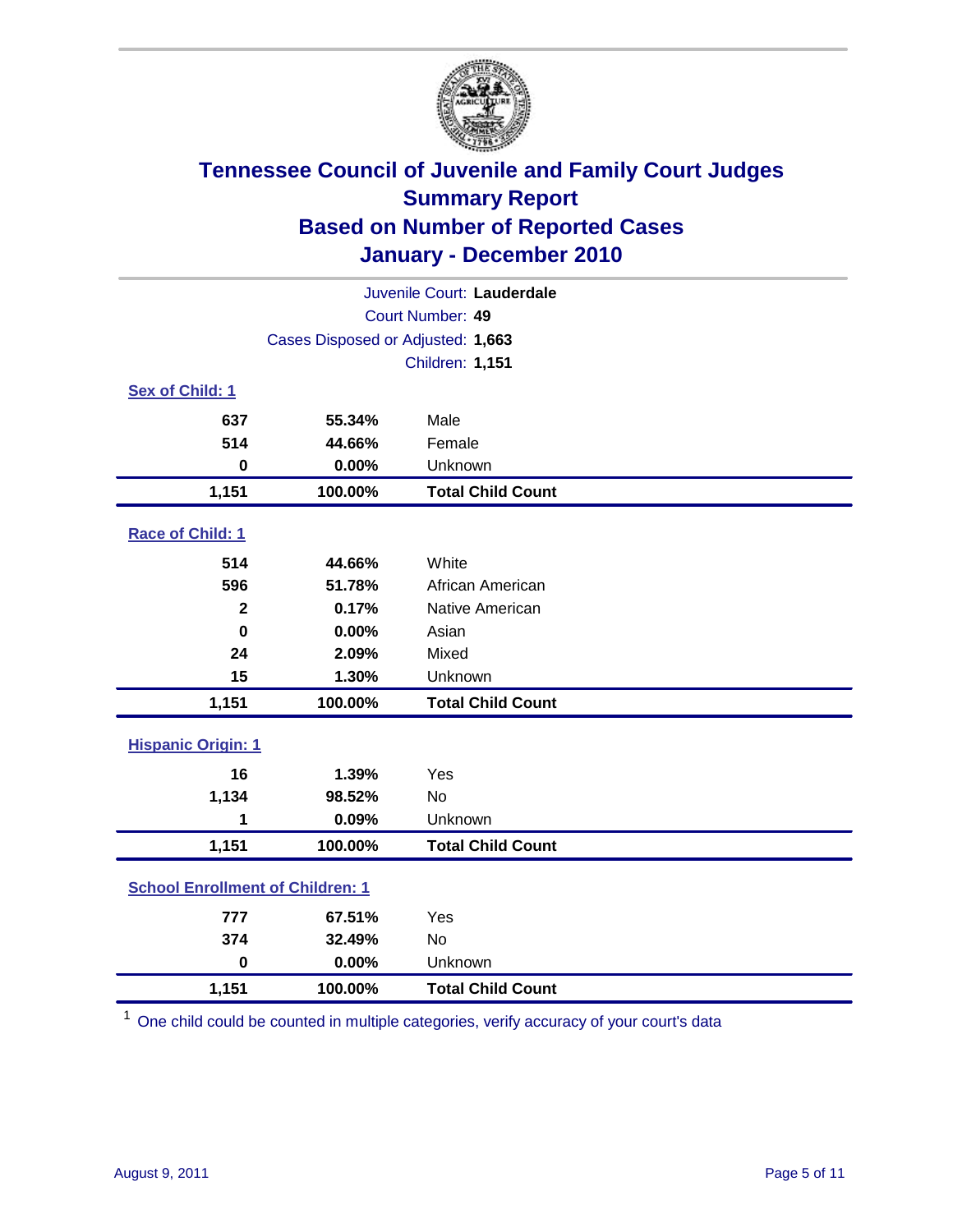

Court Number: **49** Juvenile Court: **Lauderdale** Cases Disposed or Adjusted: **1,663** Children: **1,151**

### **Living Arrangement of Child at Time of Referral: 1**

| 1,151 | 100.00%  | <b>Total Child Count</b>     |
|-------|----------|------------------------------|
| 2     | 0.17%    | Other                        |
| 0     | $0.00\%$ | Unknown                      |
| 50    | 4.34%    | Independent                  |
| 0     | $0.00\%$ | In an Institution            |
| 0     | $0.00\%$ | In a Residential Center      |
| 11    | $0.96\%$ | In a Group Home              |
| 38    | 3.30%    | With Foster Family           |
| 0     | $0.00\%$ | With Adoptive Parents        |
| 135   | 11.73%   | <b>With Relatives</b>        |
| 51    | 4.43%    | <b>With Father</b>           |
| 766   | 66.55%   | <b>With Mother</b>           |
| 10    | 0.87%    | With Mother and Stepfather   |
| 14    | 1.22%    | With Father and Stepmother   |
| 74    | 6.43%    | With Both Biological Parents |
|       |          |                              |

### **Type of Detention: 2**

| 1,663        | 100.00%  | <b>Total Detention Count</b> |  |
|--------------|----------|------------------------------|--|
| $\mathbf{2}$ | 0.12%    | Other                        |  |
| 1,627        | 97.84%   | Does Not Apply               |  |
| 0            | $0.00\%$ | Unknown                      |  |
| 1            | 0.06%    | <b>Psychiatric Hospital</b>  |  |
| 0            | 0.00%    | Jail - No Separation         |  |
| 0            | $0.00\%$ | Jail - Partial Separation    |  |
| 0            | 0.00%    | Jail - Complete Separation   |  |
| 33           | 1.98%    | Juvenile Detention Facility  |  |
| 0            | $0.00\%$ | Non-Secure Placement         |  |
|              |          |                              |  |

<sup>1</sup> One child could be counted in multiple categories, verify accuracy of your court's data

<sup>2</sup> If different than number of Cases (1663) verify accuracy of your court's data.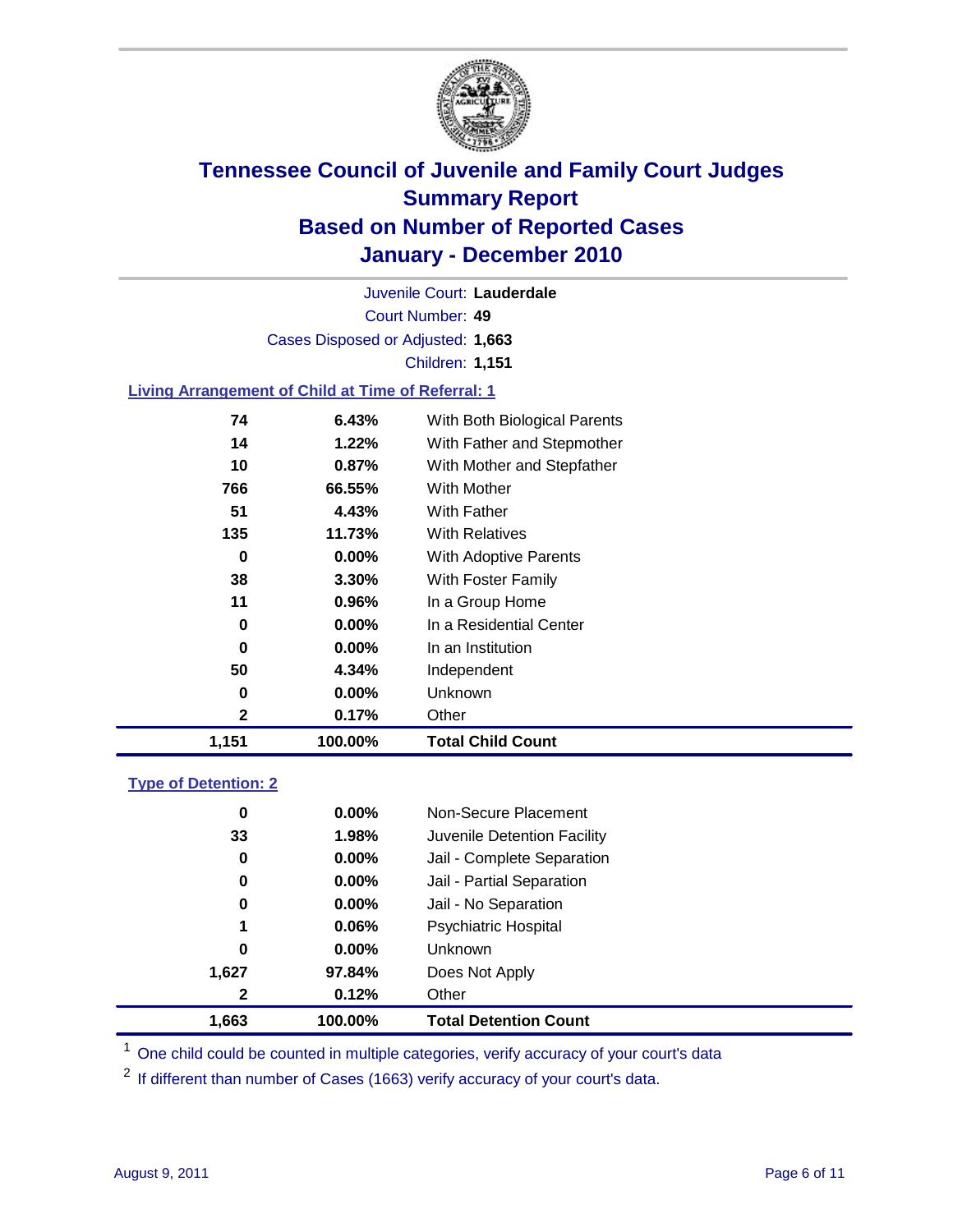

| Juvenile Court: Lauderdale                         |                                   |                                      |  |  |  |
|----------------------------------------------------|-----------------------------------|--------------------------------------|--|--|--|
|                                                    | Court Number: 49                  |                                      |  |  |  |
|                                                    | Cases Disposed or Adjusted: 1,663 |                                      |  |  |  |
|                                                    | <b>Children: 1,151</b>            |                                      |  |  |  |
| <b>Placement After Secure Detention Hearing: 1</b> |                                   |                                      |  |  |  |
| 22                                                 | 1.32%                             | Returned to Prior Living Arrangement |  |  |  |
| 0                                                  | 0.00%                             | Juvenile Detention Facility          |  |  |  |
| 1                                                  | 0.06%                             | Jail                                 |  |  |  |
| 4                                                  | 0.24%                             | Shelter / Group Home                 |  |  |  |
| 4                                                  | 0.24%                             | <b>Foster Family Home</b>            |  |  |  |
| 3                                                  | 0.18%                             | Psychiatric Hospital                 |  |  |  |
| 0                                                  | 0.00%                             | Unknown                              |  |  |  |
| 1,624                                              | 97.65%                            | Does Not Apply                       |  |  |  |
| 5                                                  | 0.30%                             | Other                                |  |  |  |
| 1,663                                              | 100.00%                           | <b>Total Placement Count</b>         |  |  |  |
| <b>Intake Actions: 2</b>                           |                                   |                                      |  |  |  |
|                                                    |                                   |                                      |  |  |  |
| 1,634                                              | 93.91%                            | <b>Petition Filed</b>                |  |  |  |
| 45                                                 | 2.59%                             | <b>Motion Filed</b>                  |  |  |  |
| 61                                                 | 3.51%                             | <b>Citation Processed</b>            |  |  |  |
| 0                                                  | 0.00%                             | Notification of Paternity Processed  |  |  |  |
| 0                                                  | 0.00%                             | Scheduling of Judicial Review        |  |  |  |
| 0                                                  | 0.00%                             | Scheduling of Administrative Review  |  |  |  |
| 0                                                  | 0.00%                             | Scheduling of Foster Care Review     |  |  |  |
| 0                                                  | 0.00%                             | <b>Unknown</b>                       |  |  |  |
| 0                                                  | 0.00%                             | Does Not Apply                       |  |  |  |
| 0                                                  | 0.00%                             | Other                                |  |  |  |
| 1,740                                              | 100.00%                           | <b>Total Intake Count</b>            |  |  |  |

<sup>1</sup> If different than number of Cases (1663) verify accuracy of your court's data.

<sup>2</sup> If different than number of Referral Reasons (1740), verify accuracy of your court's data.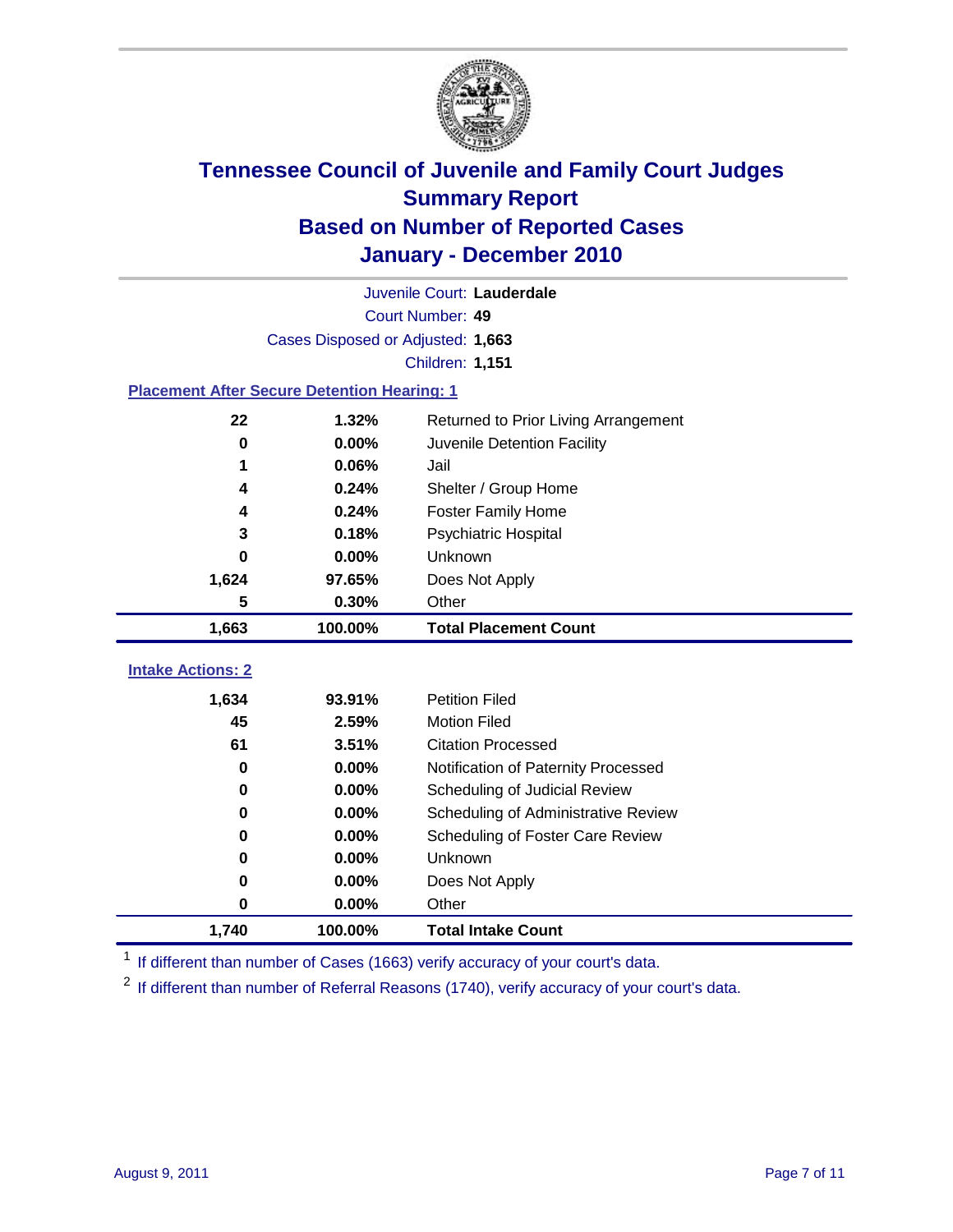

Court Number: **49** Juvenile Court: **Lauderdale** Cases Disposed or Adjusted: **1,663** Children: **1,151**

### **Last Grade Completed by Child: 1**

| 0                                       | 0.00%   | Too Young for School         |  |
|-----------------------------------------|---------|------------------------------|--|
| 0                                       | 0.00%   | Preschool                    |  |
| 49                                      | 4.26%   | Kindergarten                 |  |
| 48                                      | 4.17%   | 1st Grade                    |  |
| 39                                      | 3.39%   | 2nd Grade                    |  |
| 43                                      | 3.74%   | 3rd Grade                    |  |
| 57                                      | 4.95%   | 4th Grade                    |  |
| 44                                      | 3.82%   | 5th Grade                    |  |
| 48                                      | 4.17%   | 6th Grade                    |  |
| 85                                      | 7.38%   | 7th Grade                    |  |
| 51                                      | 4.43%   | 8th Grade                    |  |
| 87                                      | 7.56%   | 9th Grade                    |  |
| 95                                      | 8.25%   | 10th Grade                   |  |
| 59                                      | 5.13%   | 11th Grade                   |  |
| 0                                       | 0.00%   | 12th Grade                   |  |
| 0                                       | 0.00%   | Non-Graded Special Ed        |  |
| 3                                       | 0.26%   | <b>GED</b>                   |  |
| 63                                      | 5.47%   | Graduated                    |  |
| 371                                     | 32.23%  | <b>Never Attended School</b> |  |
| 9                                       | 0.78%   | Unknown                      |  |
| $\mathbf 0$                             | 0.00%   | Other                        |  |
| 1,151                                   | 100.00% | <b>Total Child Count</b>     |  |
| <b>Enrolled in Special Education: 1</b> |         |                              |  |

One child could be counted in multiple categories, verify accuracy of your court's data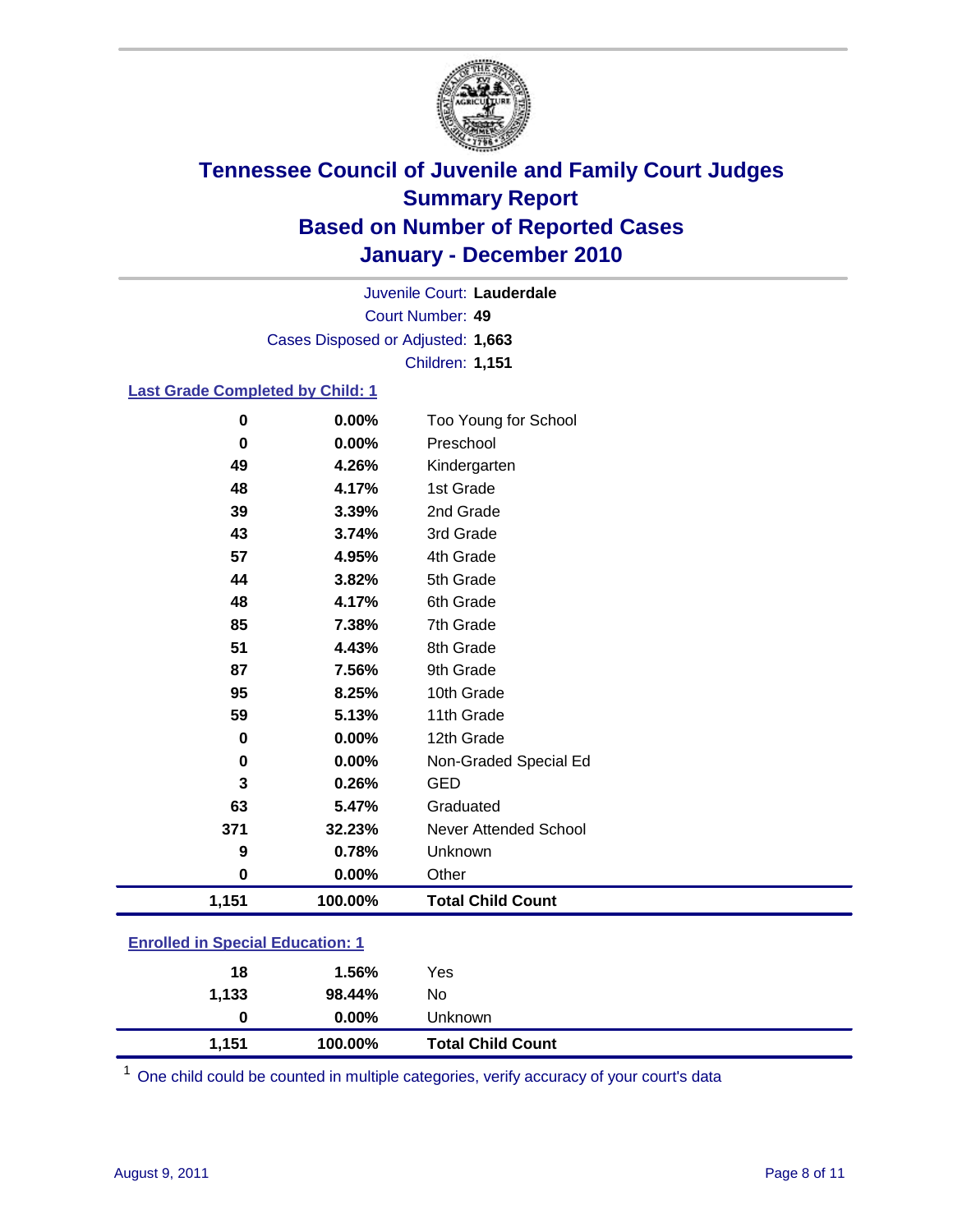

| Juvenile Court: Lauderdale |                                   |                           |  |  |
|----------------------------|-----------------------------------|---------------------------|--|--|
|                            | Court Number: 49                  |                           |  |  |
|                            | Cases Disposed or Adjusted: 1,663 |                           |  |  |
|                            | <b>Children: 1,151</b>            |                           |  |  |
|                            | <b>Action Executed By: 1</b>      |                           |  |  |
| 1,612                      | 92.64%                            | Judge                     |  |  |
| 0                          | $0.00\%$                          | Magistrate                |  |  |
| 128                        | 7.36%                             | <b>YSO</b>                |  |  |
| 0                          | $0.00\%$                          | Other                     |  |  |
| 0                          | 0.00%                             | Unknown                   |  |  |
| 1,740                      | 100.00%                           | <b>Total Action Count</b> |  |  |

### **Formal / Informal Actions: 1**

| 72    | 4.14%    | Dismissed                                        |
|-------|----------|--------------------------------------------------|
| 0     | $0.00\%$ | Retired / Nolle Prosequi                         |
| 321   | 18.45%   | <b>Complaint Substantiated Delinquent</b>        |
| 139   | 7.99%    | <b>Complaint Substantiated Status Offender</b>   |
| 77    | 4.43%    | <b>Complaint Substantiated Dependent/Neglect</b> |
| 0     | $0.00\%$ | <b>Complaint Substantiated Abused</b>            |
| 0     | $0.00\%$ | <b>Complaint Substantiated Mentally III</b>      |
| 128   | 7.36%    | Informal Adjustment                              |
| 0     | $0.00\%$ | <b>Pretrial Diversion</b>                        |
| 0     | $0.00\%$ | <b>Transfer to Adult Court Hearing</b>           |
| 0     | $0.00\%$ | Charges Cleared by Transfer to Adult Court       |
| 1,003 | 57.64%   | <b>Special Proceeding</b>                        |
| 0     | $0.00\%$ | <b>Review Concluded</b>                          |
| 0     | $0.00\%$ | Case Held Open                                   |
| 0     | $0.00\%$ | Other                                            |
| 0     | $0.00\%$ | Unknown                                          |
| 1,740 | 100.00%  | <b>Total Action Count</b>                        |

<sup>1</sup> If different than number of Referral Reasons (1740), verify accuracy of your court's data.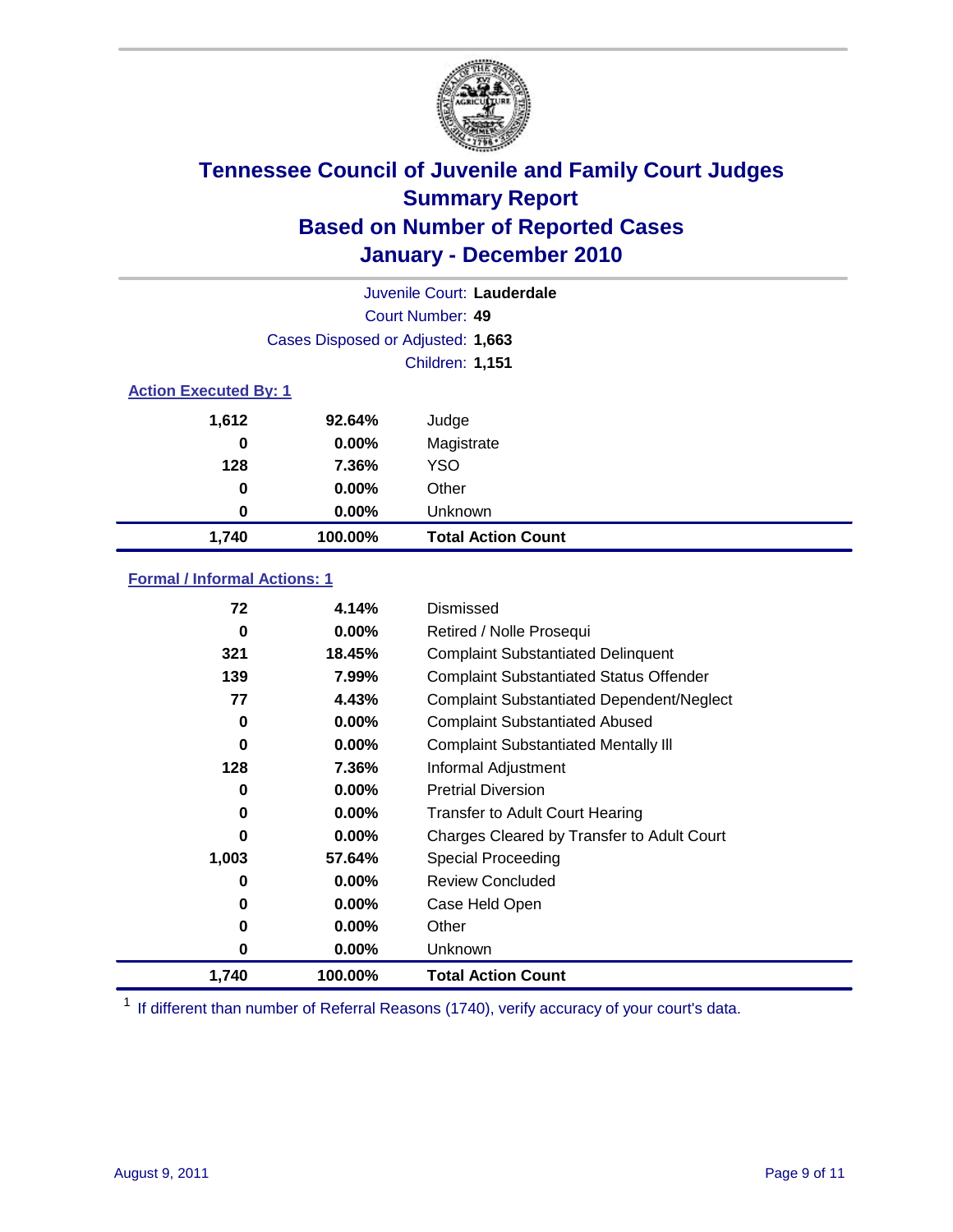

|                       |                                   | Juvenile Court: Lauderdale                            |
|-----------------------|-----------------------------------|-------------------------------------------------------|
|                       |                                   | Court Number: 49                                      |
|                       | Cases Disposed or Adjusted: 1,663 |                                                       |
|                       |                                   | <b>Children: 1,151</b>                                |
| <b>Case Outcomes:</b> |                                   | There can be multiple outcomes for one child or case. |
| 317                   | 8.20%                             | <b>Case Dismissed</b>                                 |
| 1                     | 0.03%                             | Case Retired or Nolle Prosequi                        |
| 118                   | 3.05%                             | Warned / Counseled                                    |
| 95                    | 2.46%                             | <b>Held Open For Review</b>                           |
| 70                    | 1.81%                             | Supervision / Probation to Juvenile Court             |
| 0                     | 0.00%                             | <b>Probation to Parents</b>                           |
| 0                     | 0.00%                             | Referral to Another Entity for Supervision / Service  |
| 53                    | 1.37%                             | Referred for Mental Health Counseling                 |
| 18                    | 0.47%                             | Referred for Alcohol and Drug Counseling              |
| 0                     | 0.00%                             | Referred to Alternative School                        |
| 0                     | 0.00%                             | Referred to Private Child Agency                      |
| 0                     | 0.00%                             | Referred to Defensive Driving School                  |
| 16                    | 0.41%                             | Referred to Alcohol Safety School                     |
| 0                     | 0.00%                             | Referred to Juvenile Court Education-Based Program    |
| 51                    | 1.32%                             | Driver's License Held Informally                      |
| 0                     | 0.00%                             | <b>Voluntary Placement with DMHMR</b>                 |
| 0                     | 0.00%                             | <b>Private Mental Health Placement</b>                |
| 0                     | 0.00%                             | <b>Private MR Placement</b>                           |
| 0                     | 0.00%                             | Placement with City/County Agency/Facility            |
| 0                     | 0.00%                             | Placement with Relative / Other Individual            |
| 108                   | 2.80%                             | Fine                                                  |
| 184                   | 4.76%                             | <b>Public Service</b>                                 |
| 30                    | 0.78%                             | Restitution                                           |
| 0                     | 0.00%                             | <b>Runaway Returned</b>                               |
| 118                   | 3.05%                             | No Contact Order                                      |
| 0                     | 0.00%                             | Injunction Other than No Contact Order                |
| 34                    | 0.88%                             | <b>House Arrest</b>                                   |
| 164                   | 4.24%                             | <b>Court Defined Curfew</b>                           |
| 0                     | 0.00%                             | Dismissed from Informal Adjustment                    |
| 0                     | 0.00%                             | <b>Dismissed from Pretrial Diversion</b>              |
| 0                     | 0.00%                             | <b>Released from Probation</b>                        |
| 3                     | 0.08%                             | <b>Transferred to Adult Court</b>                     |
| 0                     | $0.00\%$                          | <b>DMHMR Involuntary Commitment</b>                   |